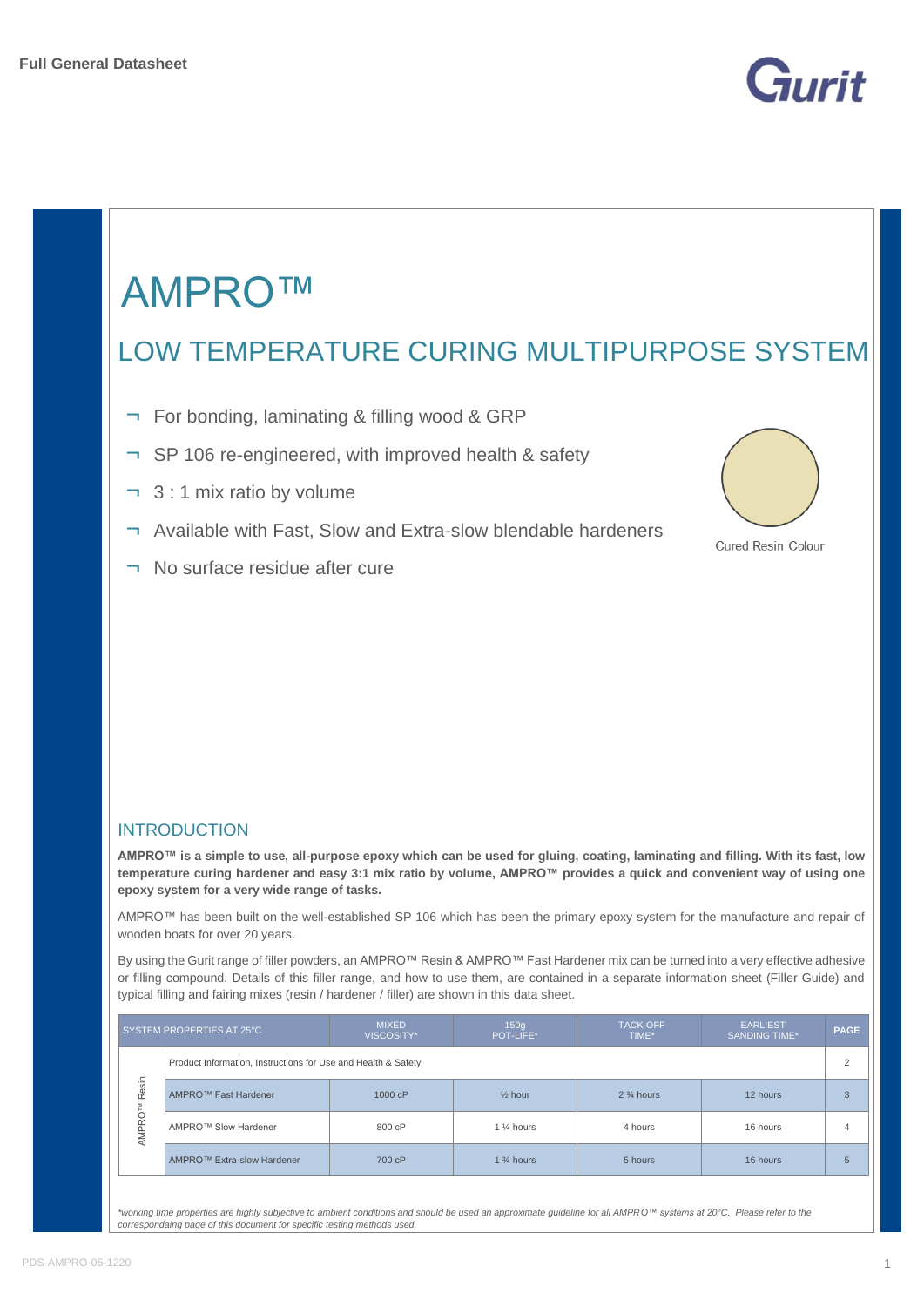### PRODUCT INFORMATION

#### AVAILABILITY

The product is available in a number of formats please contact your local customer support representative for more information.

#### TRANSPORT & STORAGE

The resin and hardeners should be kept in securely closed containers during transport and storage. Any accidental spillage should be soaked up with sand, sawdust, cotton waste or any other absorbent material. The area should then be washed clean (see appropriate Safety Data Sheet). Adequate long term storage conditions will result in a shelf life of 2 years from the date of

| <b>COMPONENT</b> | <b>UNITS</b> | $10 - 25^{\circ}$ C |
|------------------|--------------|---------------------|
| AMPRO™ Resin     | months       | 24                  |
| AMPRO™ Hardeners | months       | 24                  |

manufacture for both the resin and hardeners. Storage should be in a warm dry place out of direct sunlight and protected from frost. The storage temperature should be kept constant between 10°C and 25°C, cyclic fluctuations in temperature can cause crystallization. Containers should be firmly closed. Hardeners, in particular, will suffer serious degradation if left exposed to air. Hardeners may darken over time, however the physical properties are not affected. Be aware of a possible mixed system color change if very old and new hardeners are used on the same project.

#### INSTRUCTIONS FOR USE

The product is optimised for use at temperatures between 15 and 25°C. At lower temperatures the product thickens and may become unworkable, however is designed to cure if required at temperatures as low as +5°C. At higher temperatures working times will be significantly reduced. Maximum relative humidity for use is 70%.

#### MIXING AND HANDLING

Accurate measurement and thorough mixing are essential when using this system, and any deviation from the prescribed mix ratios will seriously degrade the physical properties of the cured system. The resin and hardener must be stirred well for two minutes or more, with particular attention being paid to the sides and bottom of the container. As soon as the material is mixed the reaction begins. This reaction produces heat (exothermic), which will in turn accelerate the reaction. If this mixed material is left in a confined mixing vessel the heat cannot disperse and the reaction will become uncontrollable. It is therefore advised that the material is used immediately or transferred to a shallow wide-bottomed container like a paint tray which will extend the working time.

#### **COATING**

#### **If exposed to sunlight the product should be painted or coated with a varnish which includes UV filter or blockers.**

Prior to this, two coats of AMPRO™ will achieve a stable substrate. AMPRO™ has a number of benefits, including:

- Subsequent coats of AMPRO™ can be applied after just 5 hours at 20°C without sanding
- AMPRO™ is solvent-free and will be fully hardened overnight ready for over-coating or top-coating

The surface to be coated should be dry and clean, before sanding with 180 – 220 grit sandpaper to generate a key, the surface should then be wiped with solvent to remove the dust before the application of the AMPRO™.

For best results, an initial thin coat of AMPRO™ should be applied to the substrate, using a rubber squeeqee or brush to remove any excess. If the first coat of AMPRO™ is too thick, this can cause 'fisheyes' to form in the surface. Once the first coat has cured, subsequent coats of AMPRO™ can be applied. Due to the 4 day overcoating window of AMPRO™ (@ 20 degree C 50% RH), the surface does not require sanding between coats to ensure adhesion. If left for more than 4 days, the surface should be sanded with 120 grit sandpaper followed by a solvent wipe down to remove the dust before applying additional coats.

#### **Note: In order to achieve the optimum surface finish, multiple thin layers of AMPRO™ should be applied.**

AMPRO™ should be sanded before the application of the final paint system or varnish, please refer to the paint or varnish manufacturer's recommendations regarding sandpaper and solvent type to be used for this operation

#### FILLING AND FAIRING MIXES

All filler additions are approximate and can be adjusted by the user to achieve the desired consistency.

| <b>DESCRIPTION</b>        | <b>FILLER TYPE</b>                                                       | <b>EASE OF</b><br><b>WATER</b> |                   | <b>FILLER QUANTITY*</b> |               | <b>AMPRO SILICA ADDITION*</b> |           | <b>APPROX.</b>          | APPROX.       |  |  |
|---------------------------|--------------------------------------------------------------------------|--------------------------------|-------------------|-------------------------|---------------|-------------------------------|-----------|-------------------------|---------------|--|--|
|                           |                                                                          | <b>SANDING</b>                 | <b>RESISTANCE</b> | $\frac{9}{6}$           | FOR 1KG       | $\frac{9}{6}$                 | FOR 1KG   | <b>DENSITY</b>          | <b>VOLUME</b> |  |  |
| <b>Brown, Low Density</b> | <b>Microballons</b>                                                      | Easy                           | Moderate          | $25 - 30$               | $250 - 300$ q | $2 - 3$                       | $20 - 30$ | $0.6$ g/cm <sup>3</sup> | 2.2 Litres    |  |  |
| White, Low Density        | Glass Bubbles                                                            | Moderate                       | High              | $35 - 40$               | $350 - 400$ q | $3 - 5$                       | $30 - 50$ | $0.5$ g/cm <sup>3</sup> | 3.0 Litres    |  |  |
|                           | *calculated by weight relative to the mixed system of resin and hardener |                                |                   |                         |               |                               |           |                         |               |  |  |

#### ADHESIVE MIXES

All filler additions are approximate and can be adjusted by the user to achieve the desired consistency.

|                    | <b>FILLER QUANTITY*</b>                                                                          |               | <b>AMPRO SILICA ADDITION*</b> |                | APPROX.                 | <b>APPROX.</b> |
|--------------------|--------------------------------------------------------------------------------------------------|---------------|-------------------------------|----------------|-------------------------|----------------|
|                    | ℅                                                                                                | FOR 1KG       | $\frac{9}{6}$                 | <b>FOR 1KG</b> | <b>DENSITY</b>          | <b>VOLUME</b>  |
| Microballons**     | $15 - 20$                                                                                        | $150 - 200$ g | $3 - 5$                       | $30 - 50a$     | $0.7$ g/cm <sup>3</sup> | 1.8 Litres     |
| Glass Bubbles**    | $15 - 20$                                                                                        | 150 - 200 g   | $4 - 6$                       | $40 - 60a$     | $0.6$ g/cm <sup>3</sup> | 2.0 Litres     |
| <b>Microfibres</b> | $7 - 10$                                                                                         | $70 - 100$ q  | $2 - 4$                       | $20 - 40$ a    | $0.9$ a/cm <sup>3</sup> | 1.0 Litres     |
|                    | <b>FILLER TYPE</b><br>toplay lated by waight relative to the mixed overage of reain and berdener |               |                               |                |                         |                |

lated by weight relative to the mixed system of resin and hardene

#### *\*\*Microfibres are always preferred for load-carrying adhesive joints*

#### **COVERAGE**

For further information please refer to the Gurit Filler Guide.

| <b>THICKNESS (PER COAT)</b>       | <b>COVERAGE</b>                              | <b>COMMENT</b>                                                                  |
|-----------------------------------|----------------------------------------------|---------------------------------------------------------------------------------|
| Coating Coverage (at 250 microns) | Approximately 3 m <sup>2</sup> /kg           | Dependant on temperature, surface inclination, surface<br>porosity and evenness |
| Adhesive Coverage                 | Approximately $1.5 - 2.0$ m <sup>2</sup> /kg | Dependant on temperature, surface inclination, surface<br>porosity and evenness |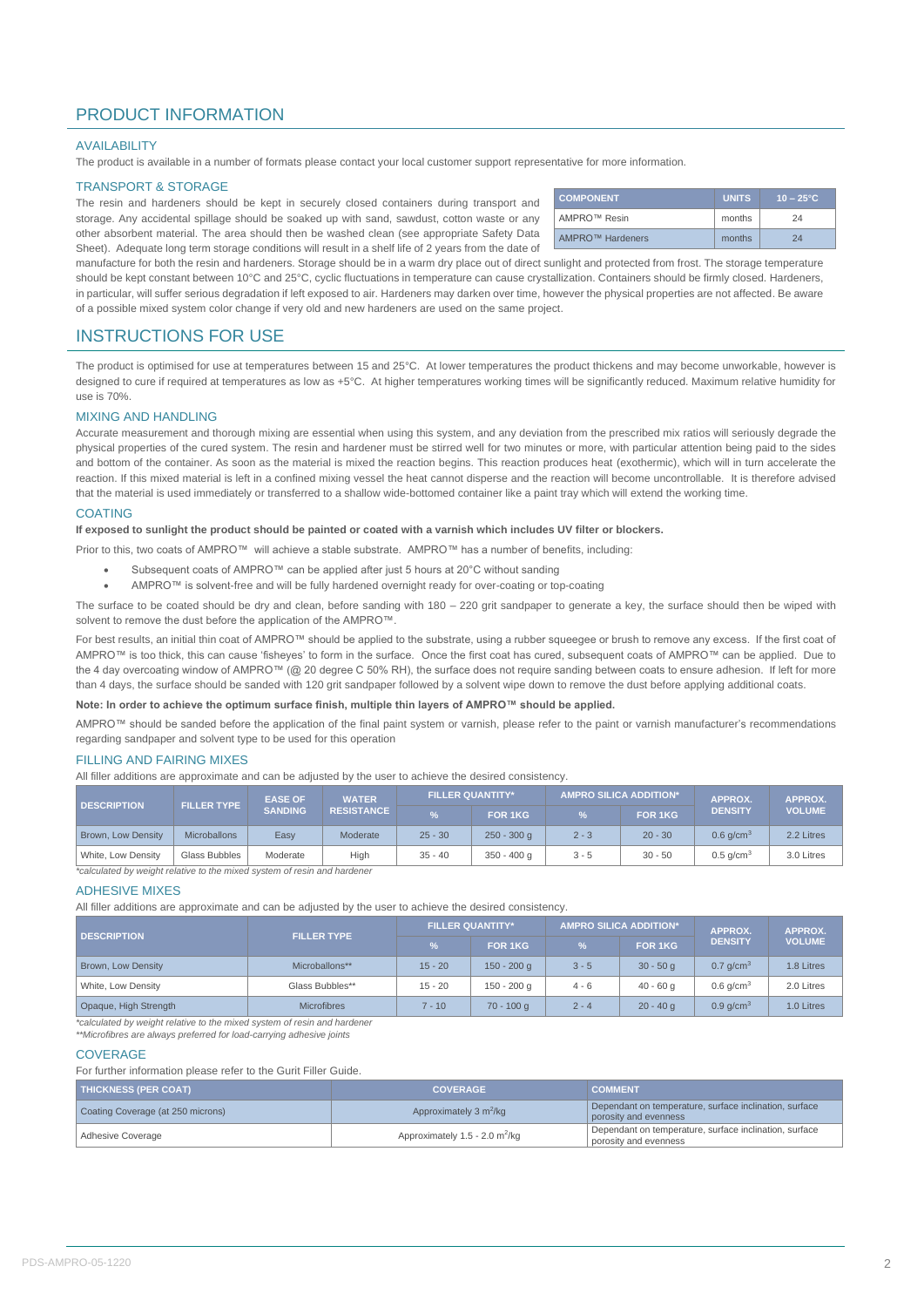### HEALTH AND SAFETY

The following points must be considered:

- 1. Skin contact must be avoided by wearing protective gloves. Gurit recommends the use of disposable nitrile gloves for most applications. The use of barrier creams is not recommended, but to preserve skin condition a moisturising cream should be used after washing.
- 2. Protective clothing should be worn when mixing, laminating or sanding. Contaminated work clothes should be thoroughly cleaned before re-use.
- 3. Eye protection should be worn if there is a risk of resin, hardener, solvent or dust entering the eyes. If this occurs flush the eye with water for 15 minutes, holding the eyelid open, and seek medical attention.
- 4. Ensure adequate ventilation in work areas. Respiratory protection should be worn if there is insufficient ventilation. Solvent vapours should not be inhaled as they can cause dizziness, headaches, loss of consciousness and can have long term health effects.
- 5. If the skin becomes contaminated, then the area must be immediately cleansed. The use of resin-removing cleansers is recommended. To finish, wash with soap and warm water. The use of solvents on the skin to remove resins etc must be avoided.
	- Washing should be part of routine practice:
	- ¬ before eating or drinking
	- ¬ before smoking & vaping ¬ before using the lavatory
	- ¬ after finishing work
- 6. The inhalation of sanding dust should be avoided and if it settles on the skin then it should be washed off. After more extensive sanding operations a shower/bath and hair wash is advised.

#### APPLICABLE RISK & SAFETY PHRASES

Gurit produces a separate full Safety Data Sheet for all hazardous products. Please ensure that you have the correct SDS to hand for the materials you are using before commencing work.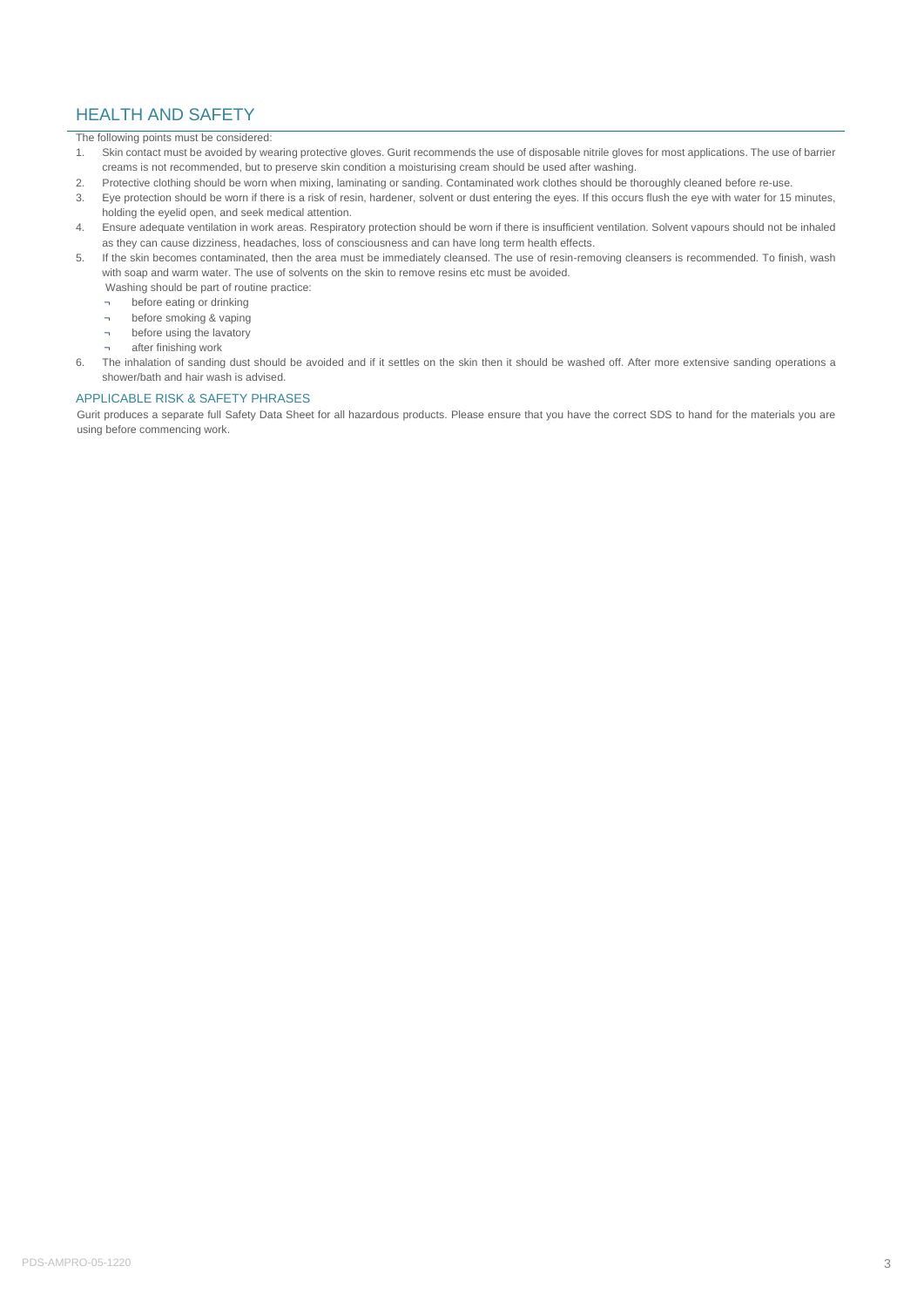# AMPRO™ RESIN & AMPRO™ FAST HARDENER

#### MIXING AND HANDLING

| <b>PROPERTY</b>                | <b>UNITS</b>             | <b>AMPRO™ RESIN</b> | <b>FAST HARDENER</b> | <b>MIXED SYSTEM</b>      |
|--------------------------------|--------------------------|---------------------|----------------------|--------------------------|
| Colour                         | $\overline{\phantom{a}}$ | Clear               | Amber                | Light Amber              |
| Mix ratio by weight            | Parts by weight          | 100                 | 29                   |                          |
| Mix ratio by volume            | Parts by volume          | 3                   |                      | $\overline{\phantom{a}}$ |
| Density at 21 °C (ISO 1183-1B) | q/cm <sup>3</sup>        | 1.16                | 0.99                 | 1.11                     |

# COMPONENT & MIXED SYSTEM PROPERTIES\*

| <b>PROPERTY</b>                | <b>UNITS</b> | $15^{\circ}$ C | 25°C | <b>TEST METHOD</b>       |
|--------------------------------|--------------|----------------|------|--------------------------|
| AMPRO™ Resin Viscosity         | сP           | 1708           | 529  | $\overline{\phantom{a}}$ |
| AMPRO™ Fast Hardener Viscosity | cP           | 1918           | 707  | $\overline{\phantom{0}}$ |
| Initial Mixed System Viscosity | сP           |                | 1053 |                          |

### WORKING TIME PROPERTIES\*

| <b>PROPERTY</b>                  | <b>UNITS</b> | $20^{\circ}$ C | <b>TEST METHOD</b>       |
|----------------------------------|--------------|----------------|--------------------------|
| Thin-Film Gel-time               | hrs:min      | 01:44          | $\overline{\phantom{a}}$ |
| Pot-life (150 g, mixed in water) | hrs:min      | 00:36          | <b>Tecam Gel Time</b>    |
| Tack-off Time                    | hrs:min      | 02:50          | Internal Gurit Method    |
| <b>Earliest Sanding Time**</b>   | hrs:min      | 12:00          | Internal Gurit Method    |

\*working time properties are highly subjective to ambient conditions and should be used as an approximate guideline for all AMPRO™ systems<br>\*\*it is not recommended to apply at low temperatures, but is possible to be sanded

# AMBIENT CURE THERMAL PERFORMANCE PROGRESSION at 21°C

| <b>PROPERTY PROGRESSION AT 21°C</b> | SYMBOL | <b>UNITS</b> | <b>7 DAYS</b> | <b>14 DAYS</b> | <b>21 DAYS</b> | <b>28 DAYS</b> | <b>TEST STANDARD</b> |
|-------------------------------------|--------|--------------|---------------|----------------|----------------|----------------|----------------------|
| <b>Glass Transition Temperature</b> | Гg1    |              | 43            | 45             | 45             | 45             | ISO 6721 (DMA)       |

# CURED RESIN PROPERTIES

| <b>PROPERTIES</b>                               | <b>SYMBOL</b>            | <b>UNITS</b>  | 28 DAYS AT 21°C          | 16 HRS AT 50°C*** | <b>TEST STANDARD</b> |
|-------------------------------------------------|--------------------------|---------------|--------------------------|-------------------|----------------------|
| <b>Glass Transition Temperature</b>             | Tg <sub>1</sub>          | $^{\circ}$ C  | 45                       | 50                | ISO 6721 (DMA)       |
| Ultimate Glass Transition Temp.                 | UTg <sub>1</sub>         | $^{\circ}$ C  | 49                       |                   | ISO 6721 (DMA)       |
| Tensile Strength                                | $\sigma_{\text{T}}$      | <b>MPa</b>    | 48.1                     | 51.5              | ISO 527-2            |
| <b>Tensile Modulus</b>                          | $E_T$                    | GPa           | 2.7                      | 2.8               | <b>ISO 527-2</b>     |
| Tensile Elongation                              | $\varepsilon$            | $\%$          | 6.3                      | 11.3              | ISO 527-2            |
| <b>Flexural Strength</b>                        | $\sigma_F$               | <b>MPa</b>    | 81.4                     | 86.0              | <b>ISO 178</b>       |
| <b>Flexural Modulus</b>                         | $E_F$                    | GPa           | 2.7                      | 2.8               | <b>ISO 178</b>       |
| <b>Flexural Elongation</b>                      | $\epsilon$ <sub>F</sub>  | $\frac{0}{0}$ | >12.0                    | >12.0             | <b>ISO 178</b>       |
| 28 Day Water Uptake<br>(coupon size 60x60x1mm)  | $\overline{\phantom{a}}$ | mg (%)        | $\overline{\phantom{a}}$ | 67(0.9)           | <b>ISO 62</b>        |
| <b>ILSS</b><br>(8 x RE301H8, 50% resin content) | X <sub>ILSS</sub>        | <b>MPa</b>    |                          | 38                | ISO 14130            |

*\*\*\*initial cure of 24 hours at 21°C*

# ADHESIVE PERFORMANCE (AFTER 16 HRS AT 50°C CURE)

| <b>PROPERTIES</b>                                                           | <b>SYMBOL</b>       | <b>UNITS</b> | <b>PLYWOOD</b>          | <b>TEAK</b>             | <b>STEEL</b> | <b>TEST STANDARD</b>   |
|-----------------------------------------------------------------------------|---------------------|--------------|-------------------------|-------------------------|--------------|------------------------|
| Lapshear Strength                                                           |                     | <b>MPa</b>   | 2.5<br>(failed in wood) | 6.3<br>(failed in wood) | 18.5         | <b>BS 5350 Part C5</b> |
| Lapshear Strength Wet Retention<br>(saturated for 28 days at 23°C in water) | $\tau_{\text{wet}}$ | <b>MPa</b>   |                         |                         | 16.1         | <b>BS 5350 Part C5</b> |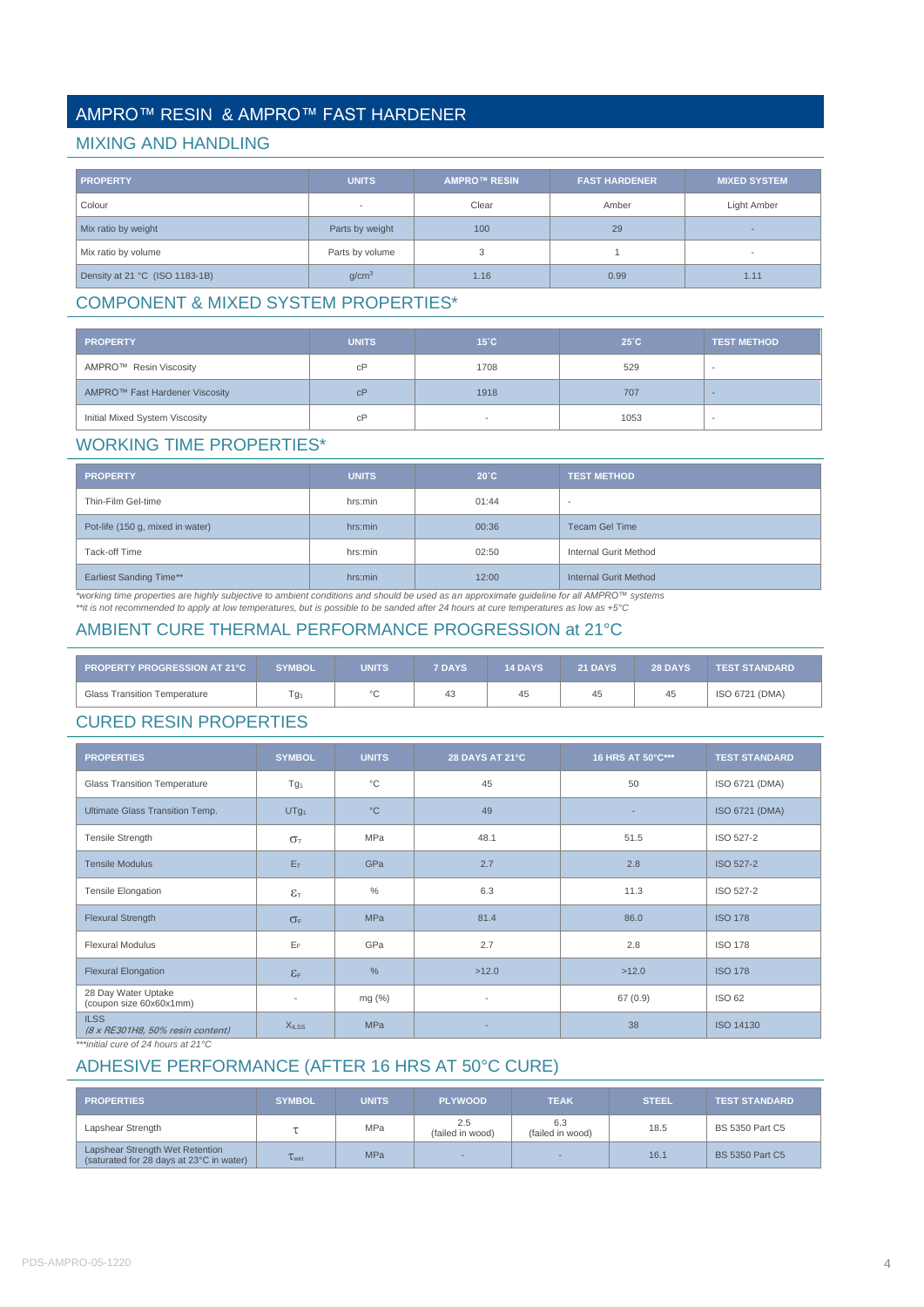# AMPRO™ RESIN & AMPRO™ SLOW HARDENER

#### MIXING AND HANDLING

| <b>PROPERTY</b>                | <b>UNITS</b>             | <b>AMPRO™ RESIN</b> | <b>SLOW HARDENER</b> | <b>MIXED SYSTEM</b>      |  |
|--------------------------------|--------------------------|---------------------|----------------------|--------------------------|--|
| Colour                         | $\overline{\phantom{a}}$ | Clear               | Amber                | Light Amber              |  |
| Mix ratio by weight            | Parts by weight          | 100                 | 29                   |                          |  |
| Mix ratio by volume            | Parts by volume          | 3                   |                      | $\overline{\phantom{a}}$ |  |
| Density at 21 °C (ISO 1183-1B) | q/cm <sup>3</sup>        | 1.16                | 1.00                 | 1.12                     |  |

# COMPONENT & MIXED SYSTEM PROPERTIES\*

| <b>PROPERTY</b>                | UNITS. | $15^{\circ}$ C | $25^{\circ}$ C | <b>TEST METHOD</b> |
|--------------------------------|--------|----------------|----------------|--------------------|
| AMPRO™ Resin Viscosity         | cP     | 1708           | 529            |                    |
| AMPRO™ Slow Hardener Viscosity | cP     | 570            | 250            |                    |
| Initial Mixed System Viscosity | cP     |                | 760            |                    |

### WORKING TIME PROPERTIES\*

| <b>PROPERTY</b>                  | <b>UNITS</b> | $20^{\circ}$ C | <b>TEST METHOD</b>    |
|----------------------------------|--------------|----------------|-----------------------|
| Thin-Film Gel-time               | hrs:min      | 02:25          |                       |
| Pot-life (150 g, mixed in water) | hrs:min      | 01:20          | <b>Tecam Gel Time</b> |
| Tack-off Time                    | hrs:min      | 04:00          | Internal Gurit Method |
| <b>Earliest Sanding Time**</b>   | hrs:min      | 16:00          | Internal Gurit Method |

\*working time properties are highly subjective to ambient conditions and should be used as an approximate guideline for all AMPRO™ systems<br>\*\*it is not recommended to apply at low temperatures, but a cure temperature as lo

# AMBIENT CURE THERMAL PERFORMANCE PROGRESSION at 21°C

| PROPERTY PROGRESSION AT 21°C        | <b>SYMBOL</b>    | UNITS   | <b>7 DAYS</b> | <b>14 DAYS</b> | <b>21 DAYS</b> | <b>28 DAYS</b> | <b>TEST STANDARD</b> |
|-------------------------------------|------------------|---------|---------------|----------------|----------------|----------------|----------------------|
| <b>Glass Transition Temperature</b> | l g <sub>1</sub> | $\circ$ | 39            | 40             | 41             | 42             | ISO 6721 (DMA)       |

### CURED RESIN PROPERTIES

| <b>PROPERTIES</b>                                       | <b>SYMBOL</b>                | <b>UNITS</b> | 28 DAYS AT 21°C          | 16 HRS AT 50°C*** | <b>TEST STANDARD</b> |
|---------------------------------------------------------|------------------------------|--------------|--------------------------|-------------------|----------------------|
| <b>Glass Transition Temperature</b>                     | Tg <sub>1</sub>              | $^{\circ}C$  | 42                       | 48                | ISO 6721 (DMA)       |
| Ultimate Glass Transition Temp.                         | UTg <sub>1</sub>             | $^{\circ}C$  | 47                       |                   | ISO 6721 (DMA)       |
| Tensile Strength                                        | $\sigma_{\text{t}}$          | <b>MPa</b>   | 41.3                     | 49.8              | ISO 527-2            |
| <b>Tensile Modulus</b>                                  | $E_T$                        | GPa          | 2.5                      | 2.9               | <b>ISO 527-2</b>     |
| Tensile Elongation                                      | $\epsilon_{\text{\tiny T}}$  | $\%$         | 9.8                      | 7.6               | ISO 527-2            |
| <b>Flexural Strength</b>                                | $\sigma_F$                   | <b>MPa</b>   | 71.2                     | 79.3              | <b>ISO 178</b>       |
| <b>Flexural Modulus</b>                                 | $E_F$                        | GPa          | 2.4                      | 2.6               | <b>ISO 178</b>       |
| <b>Flexural Elongation</b>                              | $\epsilon_{\text{\tiny{F}}}$ | $\%$         | >12.0                    | >12.0             | <b>ISO 178</b>       |
| 28 Day Water Uptake<br>(coupon size 60x60x1mm)          | $\overline{\phantom{a}}$     | mg (%)       | $\overline{\phantom{a}}$ | 41.5(0.8)         | <b>ISO 62</b>        |
| <b>ILSS</b><br>$(8 \times RE301H8, 50\%$ resin content) | <b>XILSS</b>                 | <b>MPa</b>   | ٠                        | 37.8              | <b>ISO 14130</b>     |

*\*\*\*initial cure of 24 hours at 21°C*

### ADHESIVE PERFORMANCE (AFTER 16 HRS AT 50°C CURE)

| <b>PROPERTIES</b>                                                           | <b>SYMBOL</b> | <b>UNITS</b> | <b>PLYWOOD</b>          | <b>TEAK</b> | <b>STEEL</b> | <b>TEST STANDARD</b>   |
|-----------------------------------------------------------------------------|---------------|--------------|-------------------------|-------------|--------------|------------------------|
| Lapshear Strength                                                           |               | MPa          | 2.3<br>(failed in wood) |             | 15.7         | <b>BS 5350 Part C5</b> |
| Lapshear Strength Wet Retention<br>(saturated for 28 days at 23°C in water) | $L_{Wet}$     | <b>MPa</b>   |                         | -           | 15.6         | <b>BS 5350 Part C5</b> |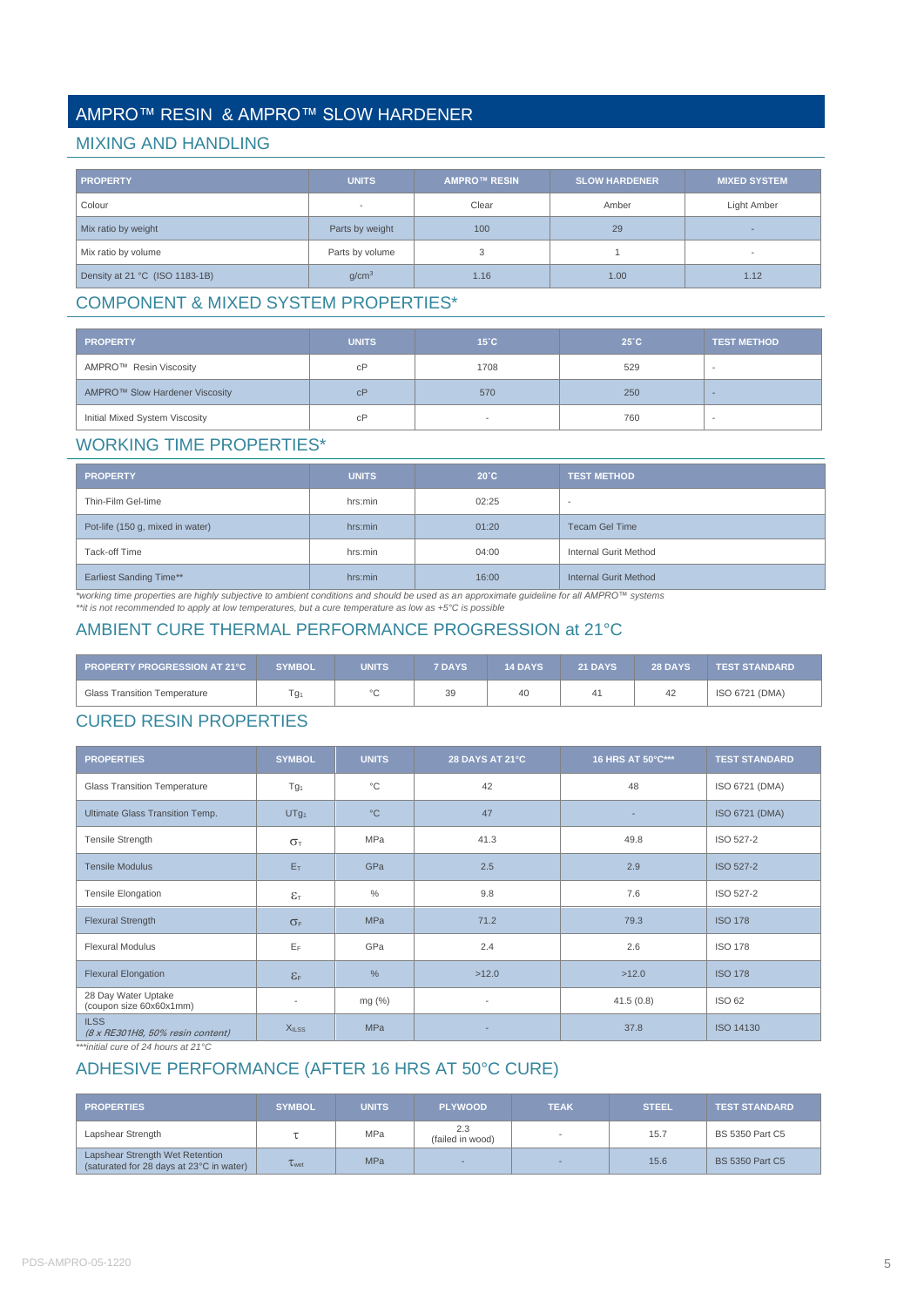# AMPRO™ RESIN & AMPRO™ EXTRA-SLOW HARDENER

#### MIXING AND HANDLING

| <b>PROPERTY</b>                | <b>UNITS</b>             | <b>AMPRO™ RESIN</b> | <b>EXTRA-SLOW HARDENER</b> | <b>MIXED SYSTEM</b>      |
|--------------------------------|--------------------------|---------------------|----------------------------|--------------------------|
| Colour                         | $\overline{\phantom{a}}$ | Clear               | Amber                      | Light Amber              |
| Mix ratio by weight            | Parts by weight          | 100                 | 29                         |                          |
| Mix ratio by volume            | Parts by volume          | 3                   |                            | $\overline{\phantom{a}}$ |
| Density at 21 °C (ISO 1183-1B) | q/cm <sup>3</sup>        | 1.16                | 1.00                       | 1.14                     |

# COMPONENT & MIXED SYSTEM PROPERTIES\*

| <b>PROPERTY</b>                      | <b>UNITS</b> | $15^{\circ}$ C | $25^{\circ}$ C | <b>TEST METHOD</b> |
|--------------------------------------|--------------|----------------|----------------|--------------------|
| AMPRO™ Resin Viscosity               | cP           | 1708           | 529            |                    |
| AMPRO™ Extra-Slow Hardener Viscosity | cP           | 385            | 198            |                    |
| Initial Mixed System Viscosity       | cP           |                | 699            |                    |

### WORKING TIME PROPERTIES\*

| <b>PROPERTY</b>                  | <b>UNITS</b> | $20^{\circ}$ C | <b>TEST METHOD</b>           |
|----------------------------------|--------------|----------------|------------------------------|
| Thin-Film Gel-time               | hrs:min      | 02:47          | $\overline{\phantom{a}}$     |
| Pot-life (150 g, mixed in water) | hrs:min      | 01:40          | <b>Tecam Gel Time</b>        |
| Tack-off Time                    | hrs:min      | 05:00          | Internal Gurit Method        |
| <b>Earliest Sanding Time**</b>   | hrs:min      | 16:00          | <b>Internal Gurit Method</b> |

\*working time properties are highly subjective to ambient conditions and should be used as an approximate guideline for all AMPRO™ systems<br>\*\*it is not recommended to apply at low temperatures, but a cure temperatures as l

# AMBIENT CURE THERMAL PERFORMANCE PROGRESSION at 21°C

| <b>PROPERTY PROGRESSION AT 21°C</b> | SYMBOL | UNITS  | <b>7 DAYS</b> | <b>14 DAYS</b> | <b>21 DAYS</b> | <b>28 DAYS</b> | <b>TEST STANDARD</b> |
|-------------------------------------|--------|--------|---------------|----------------|----------------|----------------|----------------------|
| <b>Glass Transition Temperature</b> | Гg1    | $\sim$ | 40            |                | 43             | 44             | ISO 6721 (DMA)       |

### CURED RESIN PROPERTIES

| <b>PROPERTIES</b>                               | <b>SYMBOL</b>              | <b>UNITS</b> | 28 DAYS AT 21°C          | 16 HRS AT 50°C*** | <b>TEST STANDARD</b> |
|-------------------------------------------------|----------------------------|--------------|--------------------------|-------------------|----------------------|
| <b>Glass Transition Temperature</b>             | Tg <sub>1</sub>            | $^{\circ}$ C | 44                       | 47                | ISO 6721 (DMA)       |
| Ultimate Glass Transition Temp.                 | UTg <sub>1</sub>           | $^{\circ}C$  | 45                       |                   | ISO 6721 (DMA)       |
| Tensile Strength                                | $\sigma_{\text{t}}$        | <b>MPa</b>   | 45.8                     | 42.6              | ISO 527-2            |
| <b>Tensile Modulus</b>                          | $E_T$                      | GPa          | 2.7                      | 2.7               | <b>ISO 527-2</b>     |
| Tensile Elongation                              | $\varepsilon$ <sub>T</sub> | $\%$         | 6.0                      | 29.1              | ISO 527-2            |
| <b>Flexural Strength</b>                        | $\sigma_F$                 | <b>MPa</b>   | 71.1                     | 76.2              | <b>ISO 178</b>       |
| <b>Flexural Modulus</b>                         | $E_F$                      | GPa          | 2.4                      | 2.6               | <b>ISO 178</b>       |
| <b>Flexural Elongation</b>                      | $\epsilon$ <sub>F</sub>    | $\%$         | >12.0                    | >12.0             | <b>ISO 178</b>       |
| 28 Day Water Uptake<br>(coupon size 60x60x1mm)  | $\overline{\phantom{a}}$   | mg (%)       | $\overline{\phantom{a}}$ | 65 (1.0)          | <b>ISO 62</b>        |
| <b>ILSS</b><br>(8 x RE301H8, 50% resin content) | X <sub>ILSS</sub>          | <b>MPa</b>   |                          | 36                | ISO 14130            |

*\*\*\*initial cure of 24 hours at 21°C*

# ADHESIVE PERFORMANCE (AFTER 16 HRS AT 50°C CURE)

| <b>PROPERTIES</b>                                                           | <b>SYMBOL</b> | <b>UNITS</b> | <b>PLYWOOD</b>          | <b>TEAK</b>             | <b>STEEL</b> | <b>TEST STANDARD</b>   |
|-----------------------------------------------------------------------------|---------------|--------------|-------------------------|-------------------------|--------------|------------------------|
| Lapshear Strength                                                           |               | <b>MPa</b>   | 1.6<br>(failed in wood) | 7.5<br>(failed in wood) | 16.9         | <b>BS 5350 Part C5</b> |
| Lapshear Strength Wet Retention<br>(saturated for 28 days at 23°C in water) | Twet          | <b>MPa</b>   |                         | -                       | <b>TBC</b>   | <b>BS 5350 Part C5</b> |